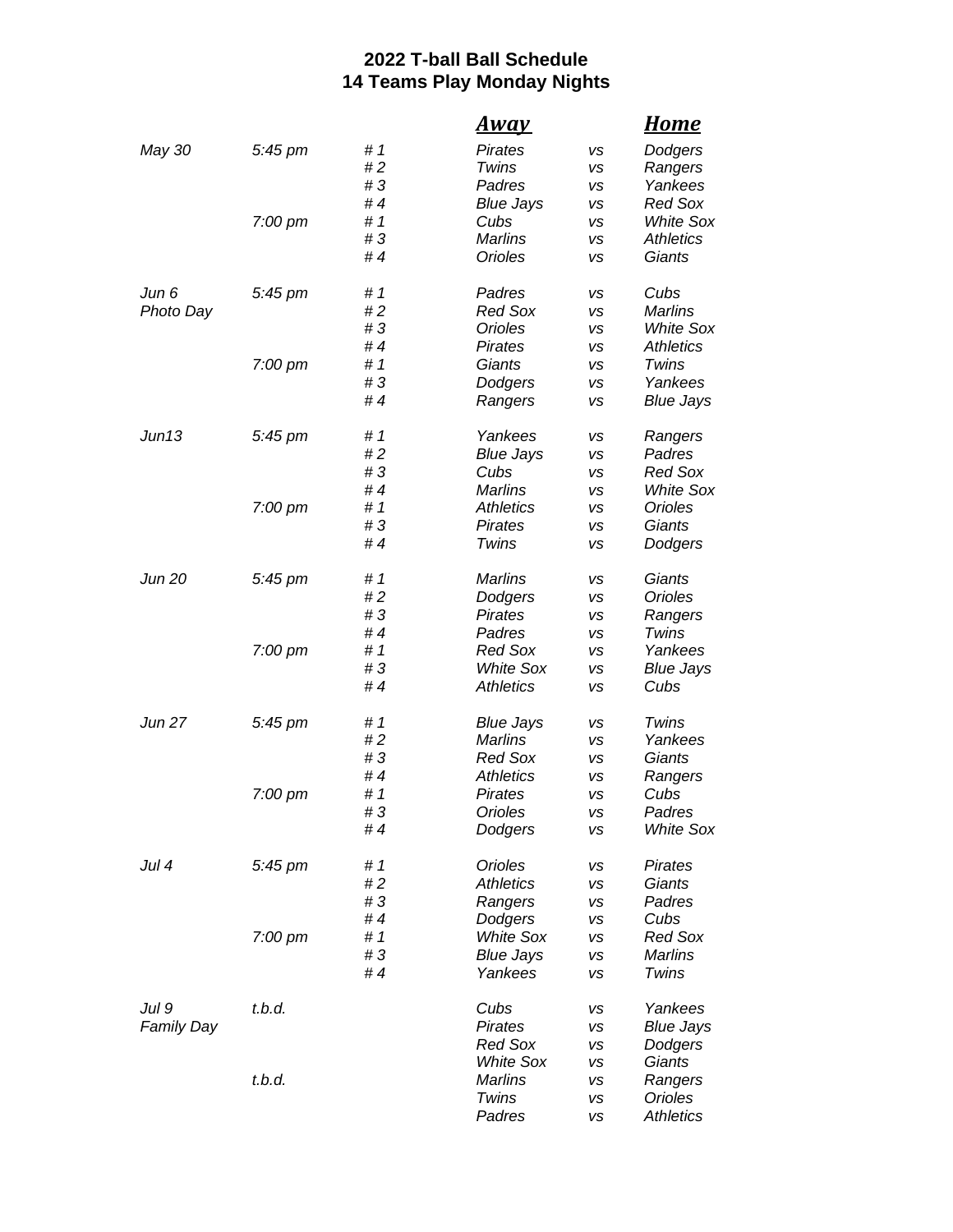| Jul 11        | 5:45 pm           | #1<br>#2 | Rangers<br>Yankees | VS<br>vs  | <b>Red Sox</b><br><b>Athletics</b> |
|---------------|-------------------|----------|--------------------|-----------|------------------------------------|
|               |                   | #3       | <b>Marlins</b>     | VS        | Cubs                               |
|               |                   | #4       | Twins              | <b>VS</b> | Pirates                            |
|               | 7:00 pm           | #1       | Dodgers            | <b>VS</b> | Giants                             |
|               |                   | #3       | Padres             | vs        | <b>White Sox</b>                   |
|               |                   | #4       | <b>Blue Jays</b>   | VS        | Orioles                            |
|               |                   |          |                    |           |                                    |
| Jul 18        | 5:45 pm           | #1<br>#2 | Twins              | VS        | <b>White Sox</b>                   |
|               |                   |          | Padres             | VS        | Dodgers                            |
|               |                   | #3       | Yankees            | vs        | <b>Orioles</b>                     |
|               |                   | #4       | Cubs               | VS        | <b>Blue Jays</b>                   |
|               | $7:00$ pm         | #1       | <b>Marlins</b>     | <b>VS</b> | Pirates                            |
|               |                   | #3       | <b>Athletics</b>   | vs        | <b>Red Sox</b>                     |
|               |                   | #4       | Giants             | <b>VS</b> | Rangers                            |
| <b>Jul 25</b> | 5:45 pm           | # 1      | Giants             | vs        | Padres                             |
|               |                   | #2       | Cubs               | vs        | Twins                              |
|               |                   | #3       | <b>White Sox</b>   | VS        | <b>Athletics</b>                   |
|               |                   | #4       | Orioles            | vs        | <b>Marlins</b>                     |
|               | 7:00 pm           | #1       | Yankees            | <b>VS</b> | <b>Blue Jays</b>                   |
|               |                   |          |                    |           |                                    |
|               |                   | #3       | Rangers            | vs        | Dodgers                            |
|               |                   | #4       | <b>Red Sox</b>     | <b>VS</b> | <b>Pirates</b>                     |
| Aug 1         | 5:45 pm           | #1       | Dodgers            | VS        | <b>Athletics</b>                   |
|               |                   | #2       | Rangers            | vs        | <b>White Sox</b>                   |
|               |                   | #3       | Giants             | vs        | <b>Blue Jays</b>                   |
|               |                   | #4       | <b>Red Sox</b>     | vs        | Padres                             |
|               | 7:00 pm           | #1       | Twins              | <b>VS</b> | <b>Marlins</b>                     |
|               |                   | #3       | Yankees            | <b>VS</b> | Pirates                            |
|               |                   | #4       | Cubs               | VS        | <b>Orioles</b>                     |
|               |                   |          |                    |           |                                    |
| Aug 8         | 5:45 pm           | # 1      | Twins              | VS        | <b>Red Sox</b>                     |
|               |                   | #2       | <b>Marlins</b>     | VS        | Dodgers                            |
|               |                   | #3       | Cubs               | vs        | Giants                             |
|               |                   | #4       | <b>Blue Jays</b>   | vs        | <b>Athletics</b>                   |
|               | 7:00 pm           | #1       | Yankees            | VS        | <b>White Sox</b>                   |
|               |                   | #3       | <b>Orioles</b>     | vs        | Rangers                            |
|               |                   | #4       | <b>Pirates</b>     | <b>VS</b> | Padres                             |
| Aug 15        | $5:45$ pm         | #1       | Rangers            | vs        | Cubs                               |
|               |                   | #2       | Twins              | vs        | <b>Athletics</b>                   |
|               |                   | #3       | Pirates            | VS        | <b>White Sox</b>                   |
|               |                   | #4       | Orioles            | vs        | <b>Red Sox</b>                     |
|               |                   | #1       |                    |           | Marlins                            |
|               | $7:00 \text{ pm}$ |          | Padres             | <b>VS</b> |                                    |
|               |                   | #3       | Yankees            | <b>VS</b> | Giants                             |
|               |                   | #4       | Dodgers            | vs        | <b>Blue Jays</b>                   |
| Aug 22        | 5:45 pm           | #1       | <b>Athletics</b>   | VS        | Marlins                            |
|               |                   | #2       | Yankees            | vs        | Padres                             |
|               |                   | #3       | Rangers            | vs        | Twins                              |
|               |                   | #4       | Dodgers            | VS        | Pirates                            |
|               | 7:00 pm           | #1       | Giants             | vs        | Orioles                            |
|               |                   | #3       | <b>Red Sox</b>     | vs        | <b>Blue Jays</b>                   |
|               |                   | #4       | <b>White Sox</b>   | VS        | Cubs                               |
|               |                   |          |                    |           |                                    |

*Closing weekend Saturday August 27th, Sunday August 28th*